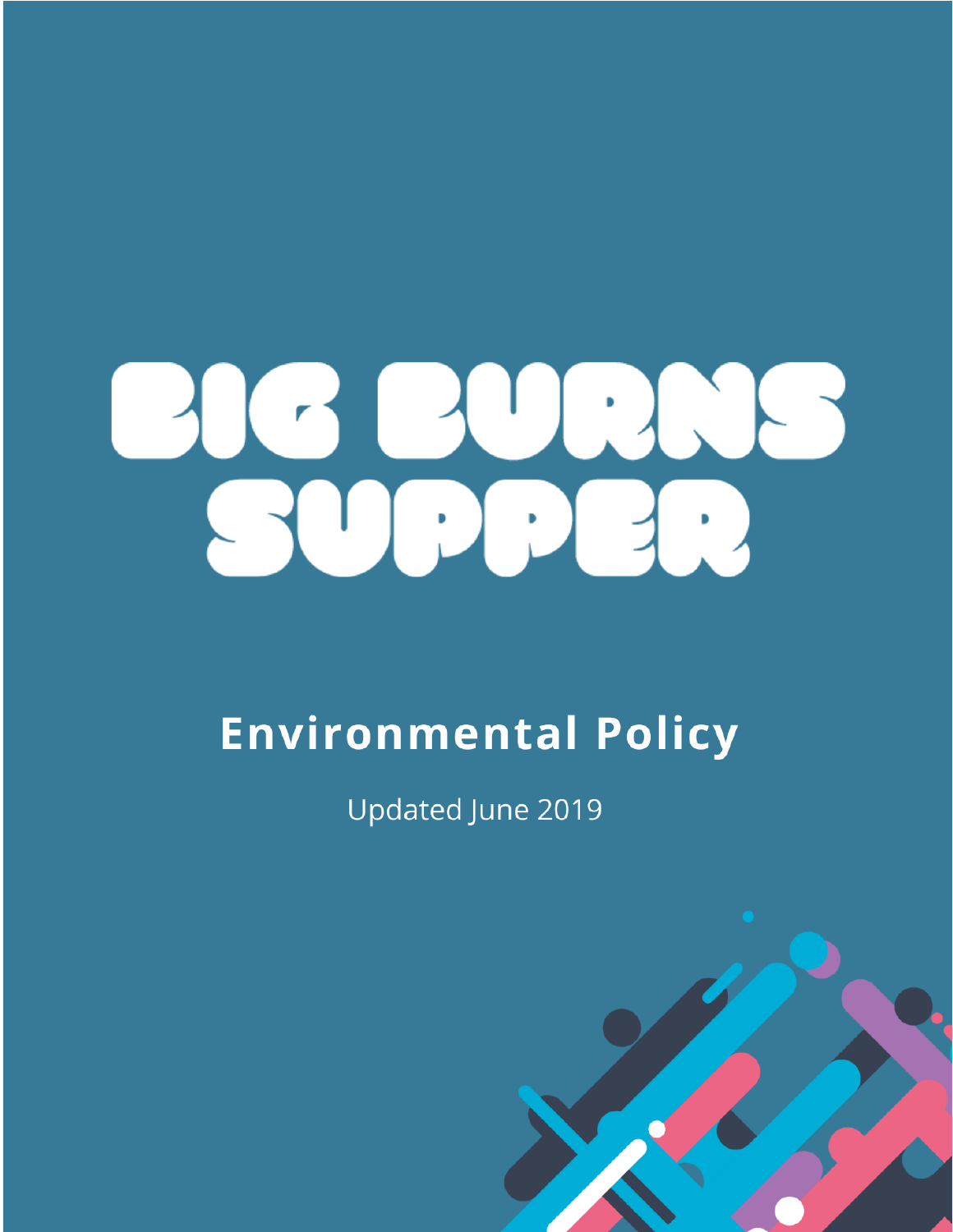# **Environmental Policy Statement**

Electric Theatre Workshop acknowledges the connection between climate and other environmental crises and the threat of current and future homelessness, disease, food and water shortages and poverty for millions of people around the world, as well as the major damage being caused to our natural eco systems.

The charity also acknowledges that actions taken by individuals and organisations can affect change for the better, or worse, and that these actions are felt both locally and globally. It is the policy of the charity to promote positive sustainable communities and to minimise harms arising from our work where is reasonably practicable.

The charity supports the Scottish Governments commitment to combating Climate change through the setting or emission reductions targets through the Climate Scotland Act (2009) and the ambitious target for a reduction of 66% on 1990 levels of  $CO<sub>2</sub>(e)$  by 2032. Therefore, Electric Theatre Workshop continues to be committed to a principal of the 6 Rs; reduce, reuse, rethink, recycle and refuse within the organisations own practices. This policy is one of incremental improvements as our resource base grows. As such, this year the organisation will explore appropriate means of measuring and monitoring environmental impacts, to better inform future improvements, determined at the following policy review. This policy will be reviewed annually

# **LEGISLATION & GUIDANCE**

Many laws, regulations, conventions and public bodies protect the environment locally, nationally and globally. This policy has been written in accordance of The Climate Change Scotland Act (2009), and information and guidance sought from SEPA, Greener Scotland – Scottish Government, United Nations Framework Convention on Climate Change, the Independent Theatre Council and Creative Scotland.

# **PRINCIPLES**

All Electric Theatre Workshop personnel whether paid or voluntary, central or contracted should adopt the following principals throughout their practice on behalf of the charity. The overarching principle is one of minimizing and eradicating wasteful practices, across all the charities outputs.

## **Re-use**

.

Materials and equipment purchased or manufactured for use as props, set elements, costumes or other production work Should be reused where possible.

Materials and equipment should be managed and stored in a manner that facilitates the maximum use over the lifespan of the product.

## **Repair**

Avoid unnecessary damage to production equipment, manufactured items, head office or box office equipment by maintaining good care & maintenance practices. If breakages do occur Repair equipment, or other item, whenever possible.

## **Rethink**

Maximize use of e-mailing lists and e-flyers, Produce print on environmentally friendly materials, when possible. Minimize printing of documents unnecessarily. Employ communications